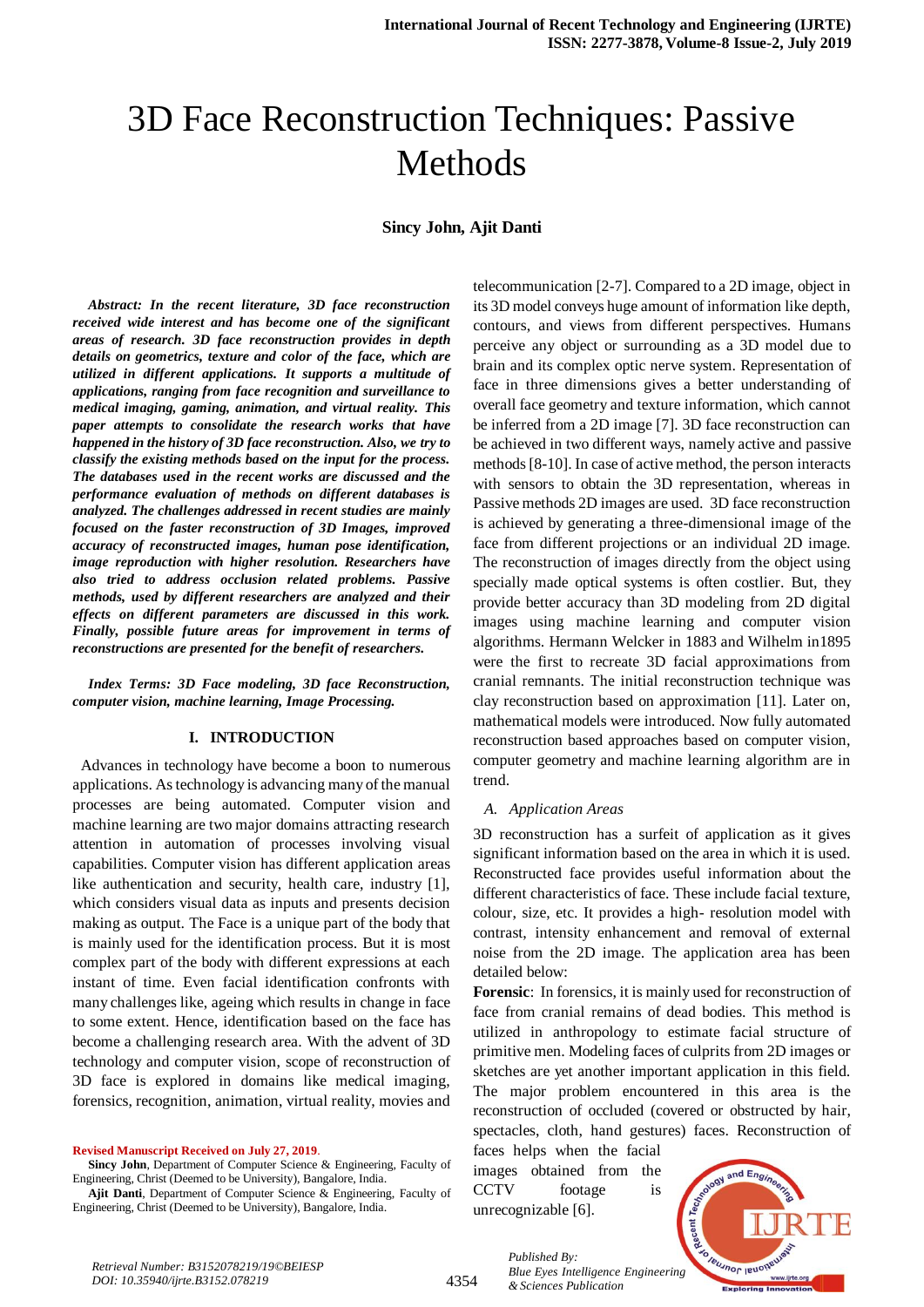**Medical field**: Mostly used for pre-surgery planning in plastic surgery [2]. It helps the patient and the doctor to have a better understanding of surgery outcome. In the case of reconstructive surgery, portion of the face is reconstructed after an accident or burn. In cosmetic surgery, the 3D face modeling has been done using the modeling software, to provide the patient with better understanding of possible facial feature changes.

**Multimedia and Entertainment Industry**: It is an area where 3D facial images are widely used. Interactive virtual reality system is used to identify human poses, expression and actions using 3D imaging technology and interact with a computer system [3], [4], [5].

**Biometrics**: Facial recognition is used in Security systems and Access control systems in highly secured areas. Very common application is the face unlock in mobiles and laptops [7], [12], [13].

This paper has been structured as follows: The section 2.0 explains steps followed in 3D face reconstruction. The section 3.0 demonstrates on existing reconstruction methods and its advantages and disadvantages, section 4.0 elaborates about the past research in 3D reconstruction techniques and to end with the conclusion and future scope is discussed in section 5.0. Applications areas can be extensively classified as depicted in Fig.1.



**Fig.1: Applications of 3D Face Reconstruction**

# **II. STEPS IN 3D FACE RECONSTRUCTION**

Reconstruction of 3D face comprises of different steps. The steps mainly depend on the methods in which reconstruction process is done. The general steps included in the reconstruction process are noise removal, enhancement, facial landmark extraction and 3D face reconstruction. Most of the research works are focused on two categories; facial point detection and the reconstruction techniques. Incremental developments have happened in both the categories, the various techniques used in face reconstruction techniques are explained in the coming sections. The general flowchart of the reconstruction of 3D face is explained in

Fig.2.

## **III. EXISTING METHODS**

Methods used in reconstruction of 3D face are broadly classified into passive and active methods [9][10]. The various techniques can be summarized as follows:

*Active Methods*: These methods rely on the interaction of an energy wave with the object to be reconstructed or the mechanical interference of the object with the system. An energy waves like visible light, laser, ultrasound or microwaves are projected to the object and the reflected wave change in phases and time of flight of the wave to reach back to the source is measured to construct a 3D model. Since the parameters used can be affected by external factors such as exposure, scattering and absorption of the medium [14], a controlled environment is often preferred.



**Fig.2: Typical flowchart of 3D Face reconstruction**

Moreover, most of the 3D modeling systems using active methods consists of specialized and costly hardware equipment that are not easily accessible. These factors limit the application of system modeling leading to implementation of hardware systems specifically made for an application.

*Passive Methods:* These methods do not actively interfere with the target object to construct the model. The reflectance of the surface is captured using a sensor and that information, is used to arrive at the depth, structure and texture of the object. An easily available imaging device like a digital camera may be utilized to capture the 2D image and the 3D model is inferred from the image. Depending on the underlying reconstruction algorithm used, the input can be single image or a sequence of images. These systems are comparatively less expensive and find its applications in a wider domain. Table 1 has depicted the pros and cons of passive and active methods.

and Engin Techn Recent 7 Foreumor leuon *Blue Eyes Intelligence Engineering* 

*Published By:*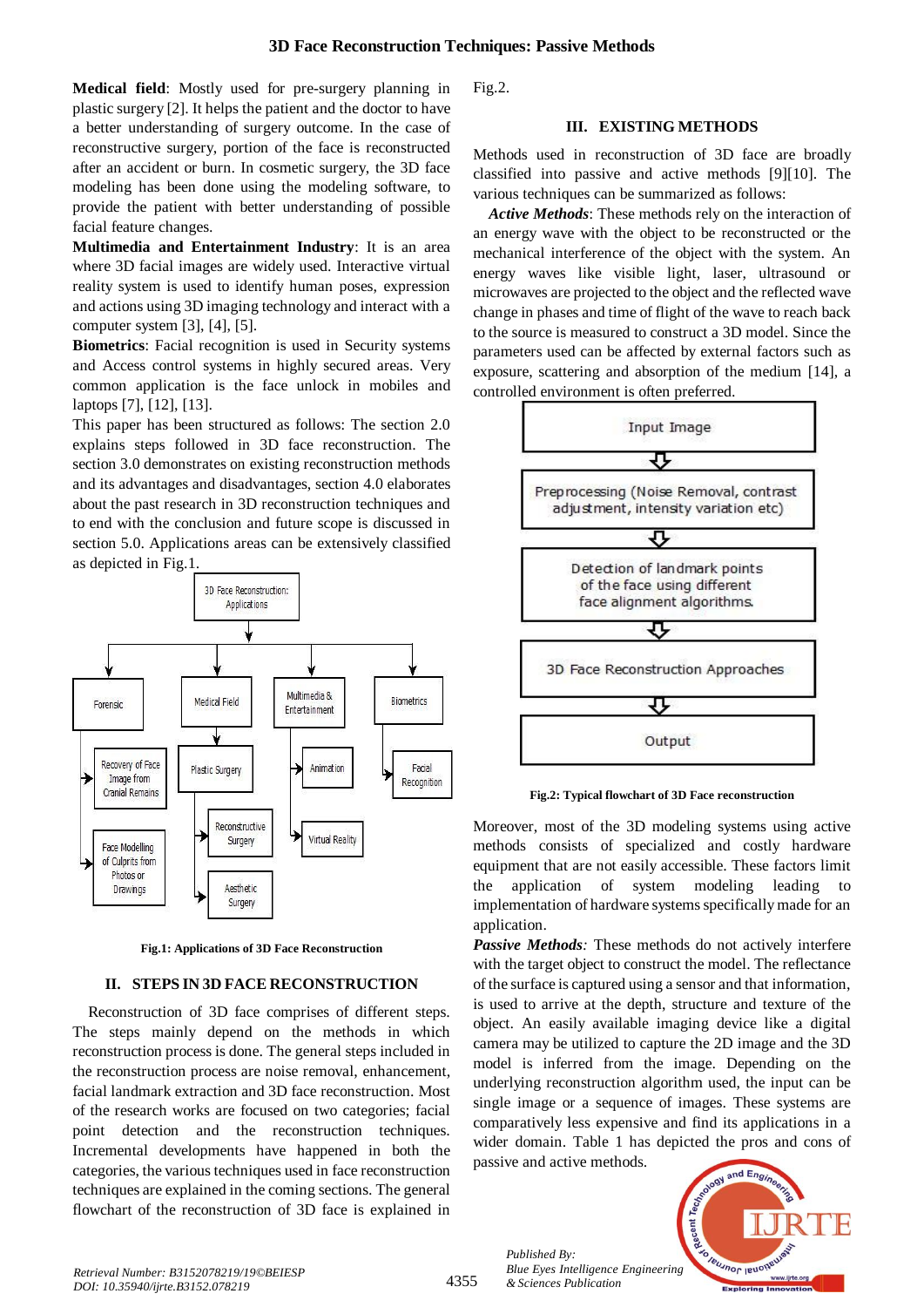## **IV. 3D FACE RECONSTRUCTION TECHNIQUES**

Reconstruction 3D face is a challenging research area due to many reasons. Firstly, change in facial expression of the individual, secondly the pose of head and neck, thirdly environment factors that affect the images and lastly the occlusion problem that is covering of the face with some obstacles. In the earlier stages, the reconstruction of 3D faces was mainly focused on neutral faces and the images taken in controlled environment [16]. Recent works are concentrated on creating accurate results with wild images and different environment conditions. To tackle these complexities involved in the process, an efficient and a robust technique is needed.

**Table.1; Comparison of active and passive methods**

| <b>Categories</b>                                        | <b>Overview</b>                                                                                                         | Pros                                                                 | Cons                                                                                                                                                                                                                             |
|----------------------------------------------------------|-------------------------------------------------------------------------------------------------------------------------|----------------------------------------------------------------------|----------------------------------------------------------------------------------------------------------------------------------------------------------------------------------------------------------------------------------|
| Active<br>Methods<br>(Hardware<br>based<br>Approaches)   | 3D faces<br>reconstruction<br>aided by<br>dedicated<br>hardware like<br>radio waves [2]<br>3D laser<br>Scanners [3][15] | Capable of<br>generating<br>accurate<br>and<br>pragmatic<br>3D faces | • Leads to additional<br>expenses.<br>• The experimental<br>setup<br>cannot<br>be<br>reproduced easily.<br>• Controlled<br>environment.<br>Exposure<br>to<br>radiation.<br>• Limiting the usage<br>certain<br>to<br>applications |
| Passive<br>Methods<br>(Software)<br>based<br>approaches) | face models<br>3D<br>are reconstructed<br>from using single<br>image and image<br>from<br>sequences<br>videos.          | for<br>Used<br>the<br>all<br>applicatio<br>ns                        | face is less<br>$\bullet$ 3D $\bullet$<br>realistic compared<br>to active methods.<br>Occlusion Problem.                                                                                                                         |

Parke's [17] work related to reconstruction of 3D face was the first attempt to generate a computer model from a 2D image. Henceforth, there had been numerous works published on representation of facial geometry in 3D space with the aid of technology. In [17] Image acquisition was done through two orthogonal photographs of the face marked with polygons. The vertices of these polygons were found out by measuring the distances in the photograph. Further in 1984 Parke's [18] suggested an approach for parameterized representation of human faces as polygonal surfaces. Manipulation of the facial expression through operation like interpolation, rotation, scaling and translation of polygonal surfaces where discussed in the work. A statistical approach was proposed in [19] which discusses about the three dimensional facial model and synthesis of faces. The 3D facial model is created as weighted sum of image bases. The method consisted of two parts; shape and texture synthesis. Former was achieved by summation of weighted shape models and latter by summation of pixel brightness. The decomposition of the procedure allowed analysis and synthesis of face model.

Later a 3D facial model was implemented using frontal and side view image in [20]. While the previous works were aimed at generating generic model, this work addressed the problem of creating a specific 3D model of an individual. The system uses feature extraction, and a nonspecific face model to model the shape of the input face and then applies texture mapping. However, the system was not robust and was susceptible to occlusions, facial features like heavy moustache. However, the output of these techniques was far from a realistic face model.

## *A. Active methods.*

With the advent of depth cameras, and devices like Cyberware, Kinect, 3D laser scanners, researchers were able to approach the problem of reconstruction of three dimensional subjects from a different perceptive. The increased precision in depth information achieved through these devices enabled alternative solutions to some of the existing image reconstruction problems.

The reconstruction of 3D face was done through active methods using Cyberware scanners in [3,15,21]. Cyberware scanners utilize laser scanning method for acquiring the image information. The projected laser light is reflected from scan head to the camera and triangulation method is used to obtain the 3D model [22,23].

Using laser scanned range and reflectance data by a Cyberware scanner in [3], an active method for 3D face reconstruction was proposed. Face mesh is constructed from the range and reflectance data. Relative positions of the facial features, facial muscle convergence and attachment points are identified in the face mesh. An algorithm is used to convert the facial mesh into a simulation of target face capable of creating face expressions. In 1998 Vetter and Blanz [21] suggested a technique in which 3D face model reconstruction is done from a 2D image by approximation method. In this a 3D dataset captured using Cyberware is employed to approximate an adaptable face model and then this generated face is adapted to match the input facial image. Blanz and T. Vetter [15] in 1999 proposed an active method for creating 3D morphable model of human faces using extraneous optical sources such as a laser beam. A 3D morphable model is constructed with the prior knowledge obtained from database constructed using Cyberware using PCA (principal component analysis).Fitting algorithm is used for modifying the 3D model as per the input image. Major disadvantage is that the, 3D morphable model completely depends on the dataset. Performance evaluation of most of the works discussed above was done through visual inspection only, unlike scientific performance evaluation methods used now a days. In medical field 3D facial modeling technique was used for medical imaging like pre-surgery planning and plastic surgery. In 2004 Takács et al [2] designed hardware based face modeling pipeline consisting of, an MRI segmentation module, a 3D surface modeler and a real time engine. In [5] the author has put forward hardware based approach; object is illuminated using structured light projectors and the image is captured using a synchronized video camera. The approach was

intended to capture the shape and time varying behaviors.



4356

*Published By: Blue Eyes Intelligence Engineering & Sciences Publication*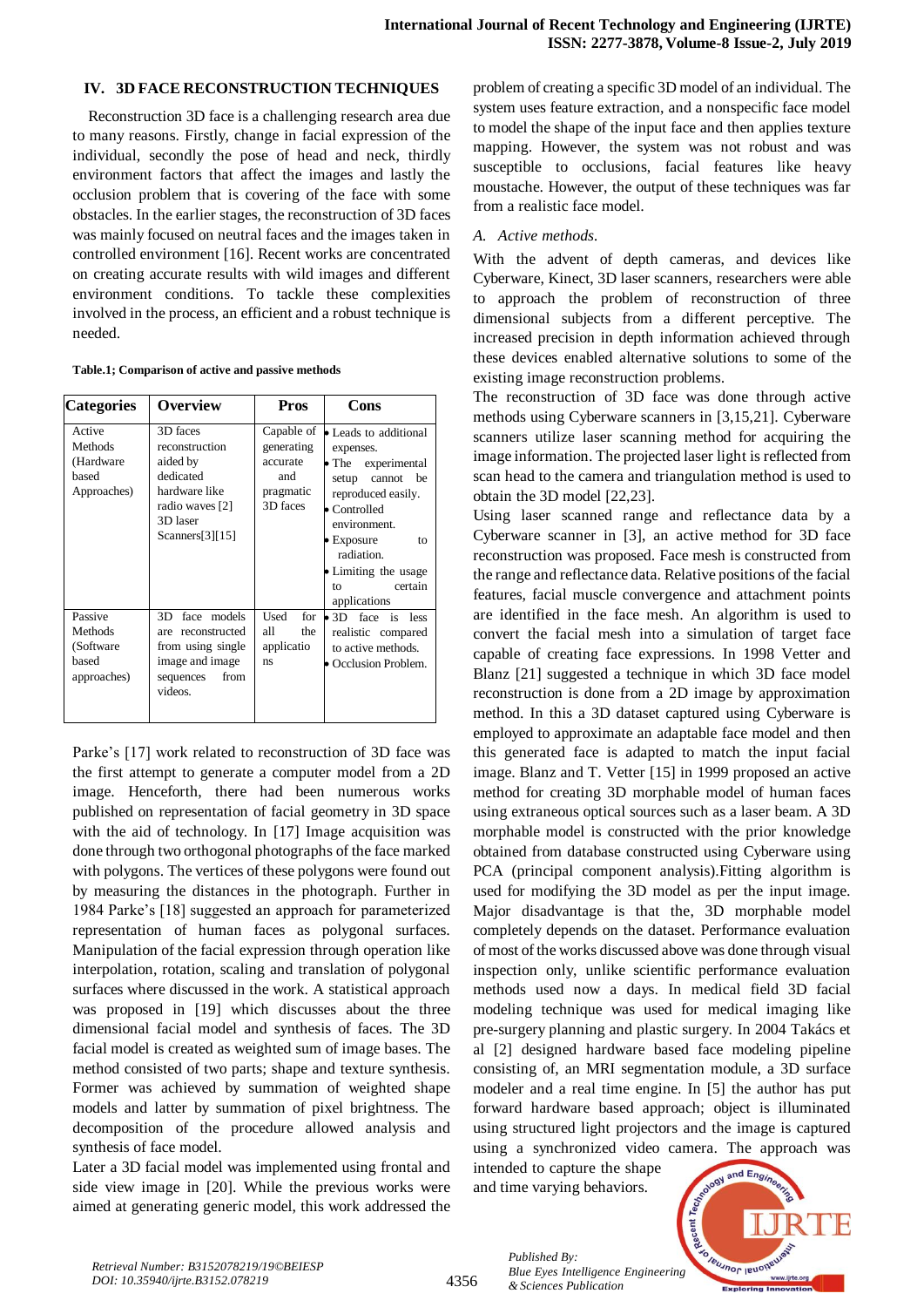Photometric stereo is used in [24] is yet another active method for reconstructing 3D face by utilizing near infrared and visible light. Algorithm is proposed to reduce shadow effect by selecting best possible light source for reconstruction. In [25] input image is captured with a TOF (Time of Flight) camera to get depth information used to reconstruct the body pose. A customized Dijkstra's algorithm is used for feature extraction. The local and global pose estimated by combining Hausdorff distance is used to create a late-fusion scheme. Another hardware that is used is the Kinect which has a IR emitter, RGB camera and IR depth sensor [4,26,27]. Figure 3 represents the hardware structure [26]. Zollhofer et al [4] designed a method without human intervention for reconstructing rational 3D face by using depth sensor called Microsoft Kinect. Kinect camera was used to implement 3D colored face model [26] then openCV cascade classifier is used to retrieve the facial feature information from the captured image and kinect fusion algorithm is used for further reconstruction. The hardware employed for 3D face modeling in [27] is kinect2 which gives more precise and accurate details.



**Fig.3: Microsoft Kinect Camera**

The hardware used is a hand-held device containing structured light is explained in [28] for three dimensional face reconstruction. This scanner is developed in Philips research utilizing smart sensors on an embedded platform. Then a series of steps are performed to obtain the 3D face. [29] lighting calibrations is done on the proxy model obtained from the input image to get a more refined model with fine details. These calibrations simplify the process of obtaining even and hairy regions to reconstruct the 3D face.

## *B. Passive Methods*

This paper explores different techniques under passive methods. There have been a plenty of studies related to the 3D face reconstruction techniques using software methods or passive methods. Fig 4 gives a brief idea about different methods that comes under the passive methods. Some of the relevant literature is discussed in the following paragraphs.



**Fig.4: Passive Methods**

#### **3D Morphable Model**

In passive methods, reconstruction based on 3D morphable models employing generic or morphable facial models comes under the three dimensional morphable model. One of the breakthroughs in the 3D morphable model used in 3D face reconstruction was in 1999 Blanz and T. Vetter [15] created database of 3D morphable models. Later in 2003 [12], the same authors proposed a model in which the 3D shape reconstruction is done by fitting the three dimensional morphable model to the input image. At first, the common properties of face are studied. Texture and shape parameters are estimated along with 3D parameters. Last is for the recognition purpose faces are represented and compared. A disadvantage was that the 3D morphable model confined to a particular age group and with neutral facial expressions.

Nathan Faggian et al in [30], highlights a technique where a morphable face model is fitted to a sequence of retrieved facial features from multiple views. The 3D morphable model is the progression of the 2D Active Appearance Model (AAM). In different illumination and pose variation, it provides accurate modeling. The author has highlighted about the 3DMM Fitting Algorithms based on feature and texture and in detail explained about the Fitting Morphable Models to 2-Views and n-views. Xiaowen Wang proposed a method to fit a morphable face model to a sequence of extracted features in 2010 [31]. 3D Morphable face model construction is done by computing dense point to point correspondence between the example and reference face. After that the morphable model fitting using shape update algorithm is performed. The advantage is that it can handle the occlusion problem to some extent. The limitation is that prior information about each view is needed.

In 2011, Ira Kemelmacher-Shlizerman and Ronen Basri [32] designed a technique for reconstructing 3D face from a 2D image by the aid of a single 3D face reference model of either a generic face or different individual is used. The advantage of this approach is it avoids the need for a large face database for model creation and robust to unrestrained lighting condition. The disadvantage is performance may degenerate under ambient lighting conditions. The author has briefly explained about the Recovery of Lighting Coefficients, depth recovery, Boundary Conditions for Depth Recovery and Estimating Albedo. Later in 2012 [33], the authors focused in reconstruction of the 3D face by a simplified 3D morphable model (S3DMM) robust to self occlusion. The main motivation for introducing the S3DMM was that the computational cost of the 3D morphable model is high. Here apart from other works cylindrical head model was used, from the know feature points, the occluded points are estimated by 3D model fitting. The main advantage is the low cost and the disadvantage is susceptible to self occlusions caused by head rotation. The disadvantage is that performance totally depends upon the database.



*Published By:*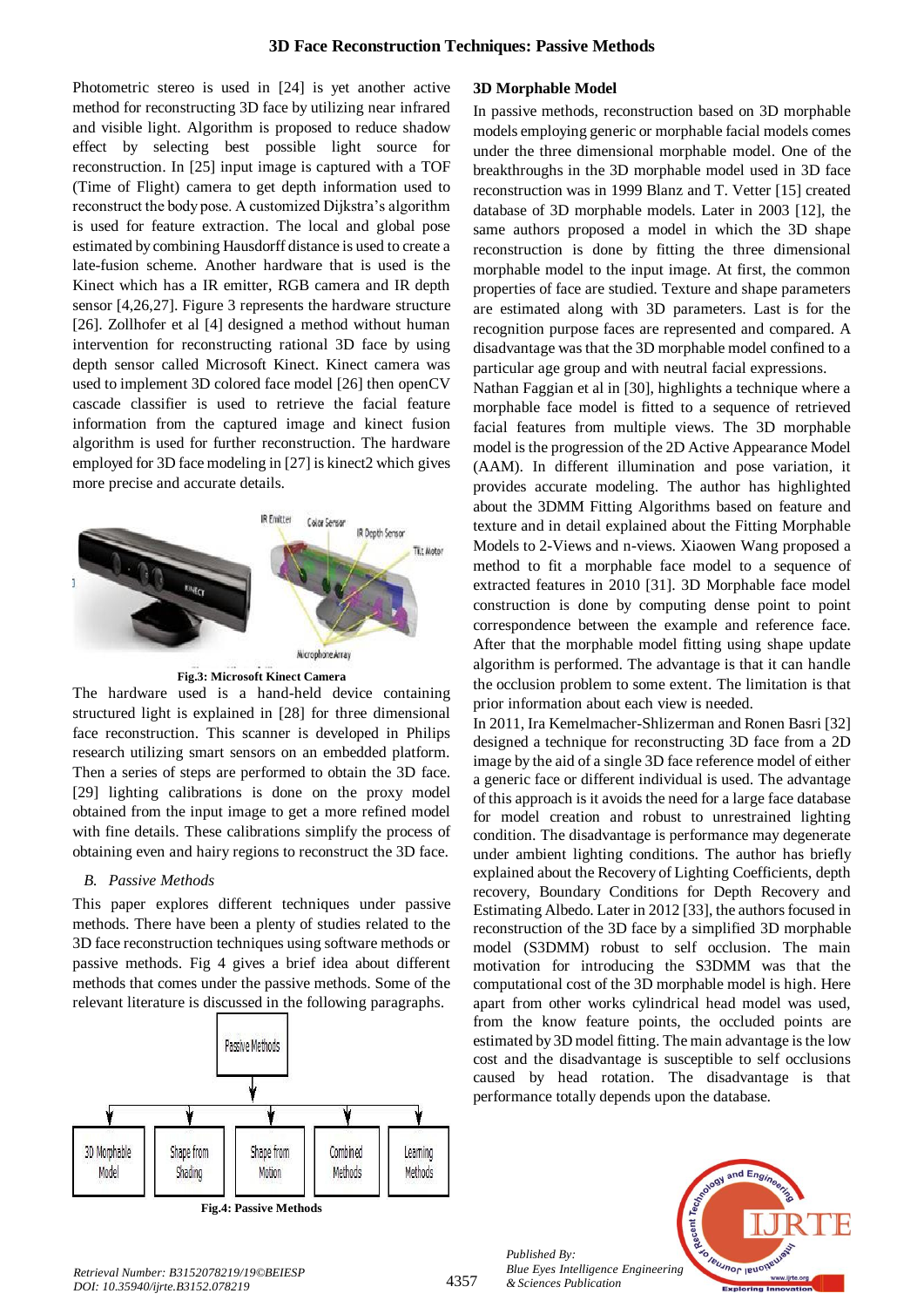## **Shape from Shading**

Shape from Shading comes under passive methods; it is the reconstruction of the face from the intensity variations. William A.P. Smith and Edwin R. Hancock in 2006[34], proposed a method for embedding a statistical model of face shape on to a Shape-from-Shading algorithm is presented. This model is trained using a surface normal data acquired from range images and fitted to intensity images using constraints on the surface normal direction as per Lambert's Law. The method makes use of azimuthal equidistant projection, which preserves the distance between the points on the surface of a sphere. This property of the projection is used to calculate a local representation of surface normal's. The author succeeds to demonstrate an efficient and accurate approach using a combination of global statistical constraint and local irradiance constraint. The disadvantage of the method is that only face images with frontal pose can be estimated using this method. In 2011[35], the author has automatically reconstructed 3D face model that is locally consistent with the wild image set. The author has highlighted the different steps involved in the 3D face reconstruction it includes: pose normalization, Initial lighting and shape estimation, Local surface normal estimation, Ambiguity recovery, Integration and Iterations of the algorithm. In this the advantage is that the author has used a wild data collection of varying facial expression, pose age etc. Also as put forth a fully automatic 3D face reconstruction. But the disadvantage was that reconstructed models are not metrically correct and occlusion problems are also encountered.

## **Shape from Motion**

In passive method, the next technique is shape from motion in which reconstruction of 3D face is estimated from continuous frames from a single source. Lorenzo Torresani et al proposed reconstruction of time-varying shape and motion of nonrigid 3D objects from 2D using shape from motion (SFM) in 2008 [36]. By using SFM the input video sequence is analyzed to estimate 3D shape. In this Probabilistic Principal Components Analysis (PPCA) is utilized to learn a model of facial deformation. In this texture information is not included just the outline of object is reconstructed.

In 2010 Sung Joo Lee et al was motivated by one of the major issues while using Shape from motion (SFM), the issue is that the reconstructed 3D face is susceptible to point correspondence error due to self occlusion [37]. In order to overcome this issue, the author has tried to overcome this problem by utilizing shape conversion matrix along with shape from shading method to reconstruct the three dimensional face from multiple images. For future work reconstruction of 3D face from non frontal images and face recognition across posses using this approach is focused.

# **Combined Methods**

The combination of the above methods ie; shape from shading and 3D morphable model are used in [38]. In this approach, the shape from shading method is used to obtain the surface orientation information which is used has an aid to the fitting phase of 3D morphable model. The major benefit provided by this approach is that a refined 3D morphable model is obtained by using the information obtained from shape from shading method. This indeed has increased the overall accuracy of the reconstructed face. The research gap is to reconstruct realistic face models and to improve the performance of the model fitting step. Occlusion problem is not addressed. J Jo et al designed a combination of shape from motion (SFM) and simplified 3D morphable model method by overcoming the disadvantages of the individual methods to produce better results [39] in 2014. Main advantage of this paper was that this method is robust to pose variation and is captures the attributes of an individual and not influenced by a mean face. The future works are focused to two to three-dimension conversion in three dimensional content services. In this approach the reconstruction of 3D facial shape is done by Shape from Motion using mirrored side and frontal face image generated by bilateral symmetry and S3DMM. J Jo et al [40], proposed feature extraction method where he had considered both the macro and micro level features for constructing the three dimensional face. In this approach combination of Structure from motion, Stereo matching Active appearance model is used. The 3D facial shapes are reconstructed by SFM using the macro- and micro-level FFPs obtained in the two facial images. Benefit of the technique is that it is accurate and person specific with regard to 3D facial image. H.Jin et al presents the reconstruction of 3D faces from images obtained from video sequences [13]. Authors have mentioned about the different approaches used for reconstruction. In this paper a new approach prior constrained structure from motion (PCSFM) is proposed by combining shape from motion and 3D morphable model method. The limitation of this paper is reconstructed face is less realistic and head portions covered by hair that head portion is not reconstructed. The reconstructed face as not included the texture details. Luo Jiang et al [41], reconstructed 3D face by using a coarse to fine optimization strategy. The procedure combines shape from shading and three dimensional morphable model methods.The method utilizes the benefits of bilinear face modeling and SFS, the coarse face-model provides more reliable illumination information thus improving performance of SFS. The SFS based fine modeling provides detailed geometric features, which cannot be provided by coarse face modeling.

## **Learning Methods**

In these approaches machine learning approaches are used along with other methods. A learning based approach [42] is used to reconstruct 3D face from a single image. The framework consists of two phases; C-RBF network learning phase and 3D face reconstruction phase. The disadvantage of this reconstruction is that it has not included the texture details, not realistic reconstruction and also occlusion problem is not addressed. The future scope is to overcome the face alignment, to include images with pose variation and 3D

faces are not recovered well when compared with the ground truth.



4358

*Published By: Blue Eyes Intelligence Engineering & Sciences Publication*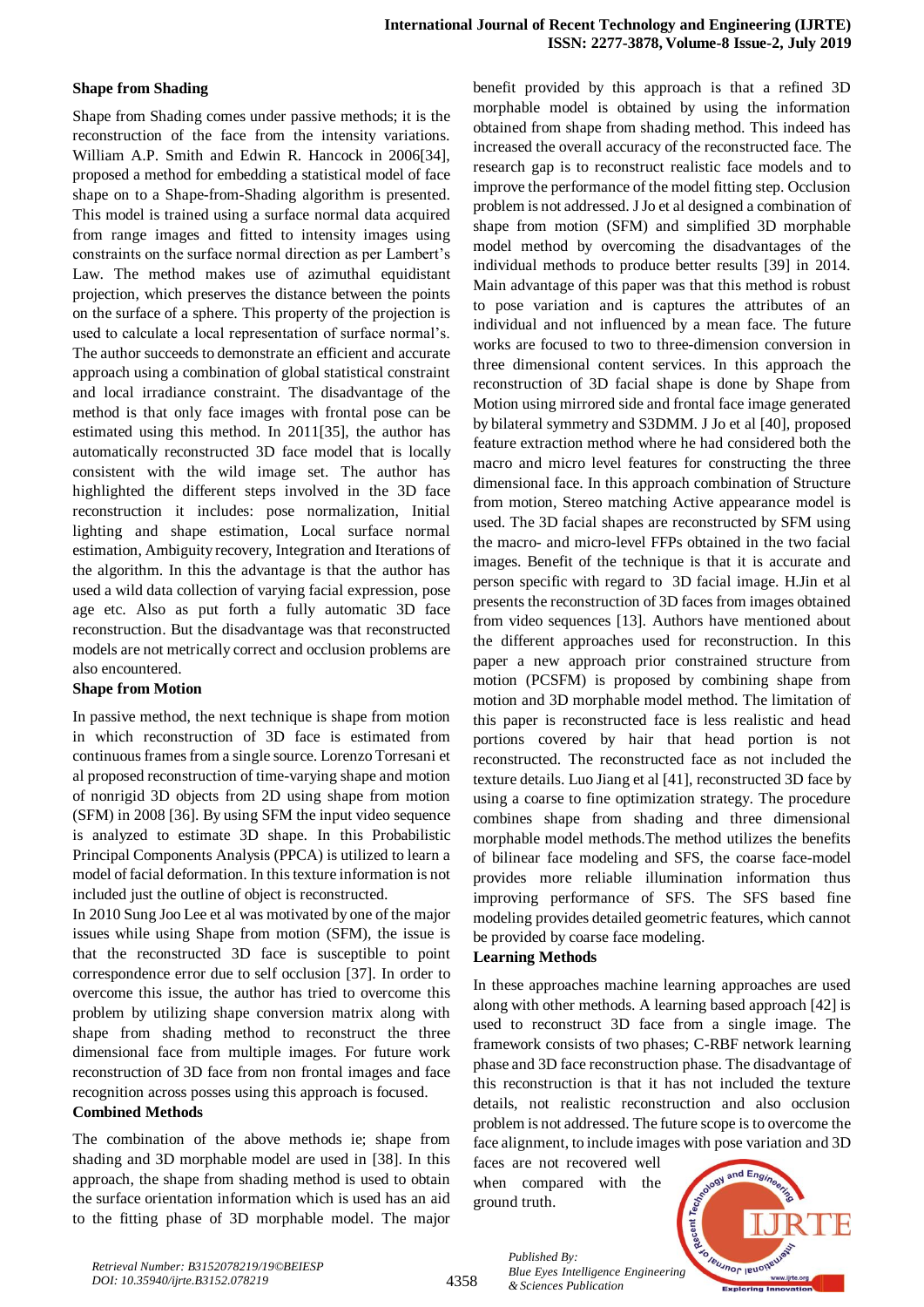In 2017 [43], 3D reconstruction method based on deep convolution neural network is proposed. In this the 3DMM parameters are regressed using the deep CNN architecture directly from input images. Reconstructed face is resistant to the change in viewing conditions. Based on the data obtained from the 3D model it gives the data correspondence of face data with the data set used. Then the 3DMM parameters are fine tuned to have the 3D reconstruction closer to the input image. But for faces with facial expression the generated image was neutral and missing data shown in the head portions. In the future work more 3DMM parameters will be taken into consideration. Pengfei Dou et al [44] proposed learning based approach with a deep neural network is used for an end to end 3D face reconstruction in which the neutral 3D facial shape and reconstructing the facial expression are both considered as separate subtasks from a single image. The underlying DNN architecture consists of two components, namely a multi-task loss function which is used to divide the 3D face reconstruction into neutral face and expressive 3D facial shape reconstruction. Then a fusion convolution neural network (CNN) to improve facial expression reconstruction is included. In this approach, the reconstructed face does not include the texture information. In 2018 [45], Position Map Regression Network is proposed to foresee the intense alignment and 3D reconstruction of the input image. In this a UV position map is used for recording 3D positions of all points in UV space from a 2D image.

This gives a fully reconstructed 3D face with all the necessary information related to alignment. After this a position map is formed using the UV coordinates of the face surface and the corresponding 3D position of the face structure. Convolution neural network and loss function are used in the learning stage, so that model is able to map unconstrained RGB image to its 3D structure.

Ruiqi Zhao et al [46] proposed a approach that the 3D shape of rigid and non-rigid object is reconstructed from the 2D landmark obtained from the single image. A feed-forward deep neural network algorithm is used to map the 3D face from the 2D landmarks with small reconstruction errors. Multilayer neural network was utilized to recreate a 3D geometric shape from the 2D landmark. The reconstructed face is silhouettes of the images. In this texture details is not included and Occlusion due to hair is addressed.

Table 2 briefs the different passive reconstruction methods with performance evaluation, database used and the results obtained are given.

| <b>Reference</b><br><b>Number</b> | <b>Method</b>            | <b>Database</b>                                                                              | <b>Performance Evaluation</b>                                                                                  | <b>Result</b>                                                                                                                                                                                                                |
|-----------------------------------|--------------------------|----------------------------------------------------------------------------------------------|----------------------------------------------------------------------------------------------------------------|------------------------------------------------------------------------------------------------------------------------------------------------------------------------------------------------------------------------------|
| $[12]$                            | 3D<br>morphable<br>model | CMU-PIE and FERET<br>database.                                                               | Face reconstruction accuracy is<br>given in ratio of hit rate against<br>false alarm rate                      | Hit rate obtained is 77.5% and<br><b>CMU-PIE</b><br>87.9%<br>for<br>and<br>FERET at 1 percent false alarm<br>rate.                                                                                                           |
| $[30]$                            | 3D<br>morphable<br>model | <b>USF</b><br>DARPA Human<br>3D<br>ID<br>Face<br>Database-75<br>aligned<br>heads             | face reconstruction accuracy is<br>given in terms of mean and<br>standard deviation                            | best results are obtained when<br>regularization constant is $\eta$ =10<br>standard<br>the<br>and<br>mean<br>deviation<br>obtained<br>for<br>yaw-4.281 $\pm$ 1.106, pitch -<br>4.220 $\pm$ 1.127, roll- 4.392 $\pm$<br>1.138 |
| $[31]$                            | 3D<br>morphable<br>model | <b>CMU-PIE</b> database                                                                      | performance<br>evaluation<br>by<br>visual inspection                                                           | Nil                                                                                                                                                                                                                          |
| $[32]$                            | 3D<br>morphable<br>model | USF face database- used<br>77 face models, YaleB<br>face- used as Input<br>image<br>database | of<br>the<br>Accuracy<br>process<br>measured by mean and standard<br>deviation with respect to ground<br>truth | $13.8 \pm 2.8$ mm.                                                                                                                                                                                                           |

## **Table 2: Comparison for different reconstruction techniques based on passive methods**



*Published By:*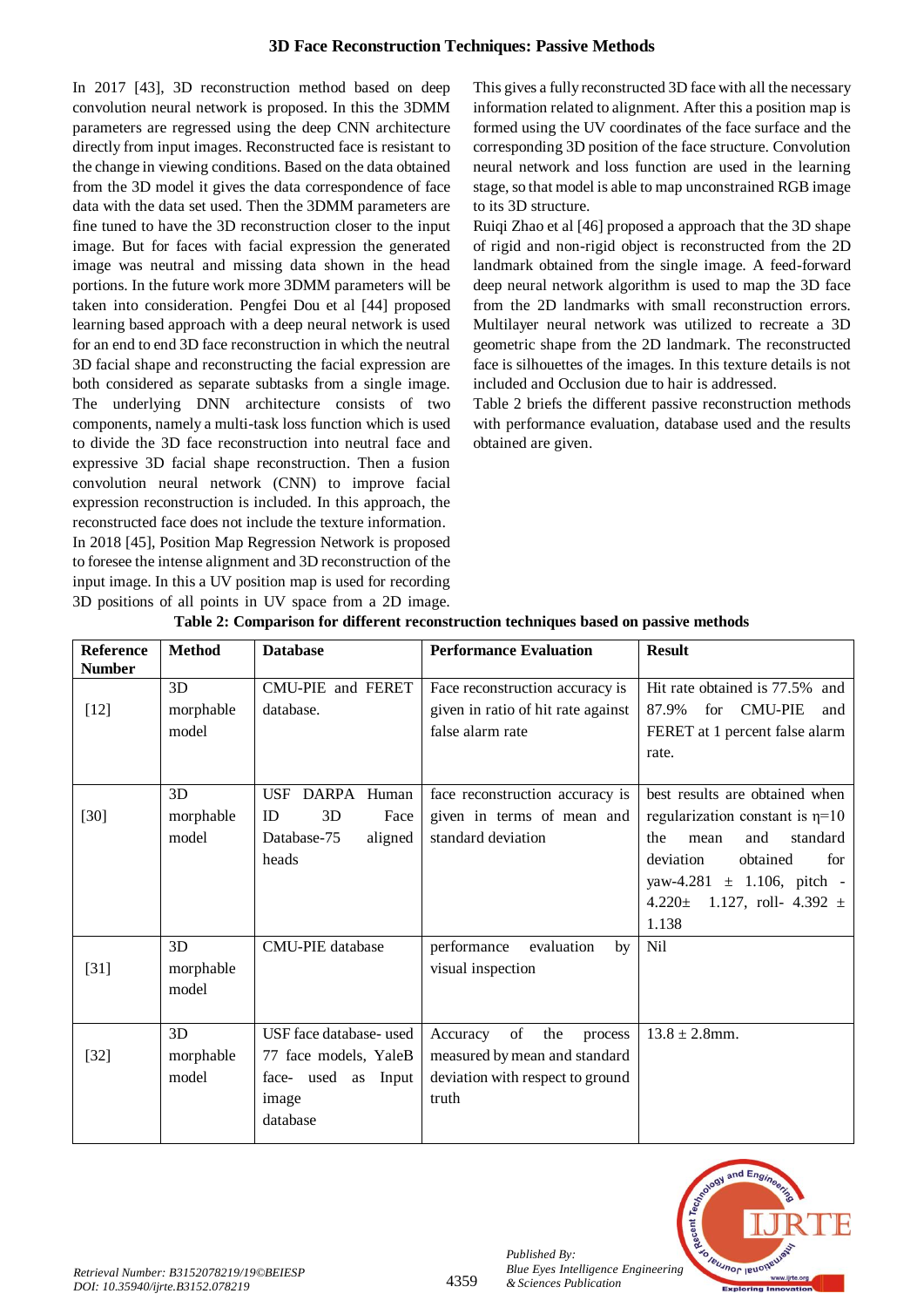|        | 3D         | In house Face database  | root mean square data                                           | RMSE obtained with sample                                       |
|--------|------------|-------------------------|-----------------------------------------------------------------|-----------------------------------------------------------------|
| $[33]$ | morphable  | with 86 male and 64     |                                                                 | data using QR decomposition<br>has shown better results-2.25    |
|        | model      | female<br>3D face       |                                                                 |                                                                 |
|        |            |                         |                                                                 |                                                                 |
|        |            |                         |                                                                 |                                                                 |
|        | Shape from | Yale-B<br>3DFS<br>and   | Illumination,<br><b>Based</b><br><sub>on</sub>                  | comparison with the work of                                     |
| $[34]$ | Shading    | databases.              | Minimum number of images,                                       | blanz and vetter in various                                     |
|        |            |                         | Albedo,<br>Reflectance,                                         | parameters                                                      |
|        |            |                         | Alignment, Satisfaction of Data<br>closeness, Approximate shape |                                                                 |
|        |            |                         | recovery time                                                   |                                                                 |
|        | Shape from | Labeled Faces in Wild   | Reconstruction error                                            | frontal<br>For<br>images                                        |
| $[35]$ | Shading    | (LFW)                   |                                                                 | reconstruction<br>error                                         |
|        |            |                         |                                                                 | $0.76 \pm 0.48\%$<br>and 0.93<br>is.                            |
|        |            |                         |                                                                 | ±0.68%<br>for                                                   |
|        |            |                         |                                                                 | frontal and non-frontal.                                        |
|        | Shape from | Mellon<br>Carnegie      | The error in reconstruction was                                 | <b>BCD-LS</b><br><b>XCK</b><br>with<br>and                      |
| $[36]$ | Motion     | University<br>(CMU)     | analyzed as a noise function.                                   | initiation<br>extact<br>shape<br>$\frac{1}{1}$                  |
|        |            | motion capture database |                                                                 | obtained when measurement                                       |
|        |            |                         |                                                                 | noise is zero                                                   |
|        | Shape from | 150 3D face scans with  | Root Mean Square error                                          | The average 3D RMS error of                                     |
| $[37]$ | Motion     | age variation           |                                                                 | the reconstructed 3D face and<br>the ground-truth was less than |
|        |            |                         |                                                                 | 3.5mm when the 2D FFPs were                                     |
|        |            |                         |                                                                 | annotated automatically.                                        |
|        | Combined   | Yale-B database         | Error rate $(\% )$                                              | the error rate (%) obtained                                     |
| $[38]$ | Methods    |                         |                                                                 | aganinst various illumination                                   |
|        |            |                         |                                                                 | techniques is 1.4                                               |
|        | Combined   | 150 3D face scans with  | Root Mean Square error                                          | Average 3D RMSE for the                                         |
| $[39]$ | Methods    | age variation from 86   |                                                                 | 3D<br>face<br>recreated<br>and                                  |
|        |            | males and 64 females    |                                                                 | ground-truth 1.) when facial                                    |
|        |            |                         |                                                                 | feature points are annotated                                    |
|        |            |                         |                                                                 | manually $< 2.6$ mm 2.) feature                                 |
|        |            |                         |                                                                 | points annoted automatically <                                  |
|        | Combined   | Bosphorus 3D database   | Mean<br>Standard<br>error<br>$\pm$                              | 3.5 <sub>mm</sub><br>Mean<br>Standard<br>error<br>$\pm$         |
| $[40]$ | Methods    |                         | deviation                                                       | deviation (mm) for 1400 x 1200                                  |
|        |            |                         |                                                                 | pixels is $5.2468 \pm 1.1665$ , 700 x                           |
|        |            |                         |                                                                 | 600 is $6.3258 \pm 1.5855$ , 350 x                              |
|        |            |                         |                                                                 | 300 is $8.7854 \pm 2.5151$                                      |
|        |            |                         |                                                                 |                                                                 |
|        | Combined   | 3D face database        | Mean<br>square<br>and<br>error                                  | Achieves better mean square                                     |
| $[13]$ | Methods    |                         | standand deviation                                              | error and standand deviation                                    |
|        |            |                         |                                                                 | compared to PCA based method                                    |
|        | combined   | <b>FACEWAREHOUSE</b>    | Root Mean Square error                                          | 3D<br>RMSE= $1.75 \pm 0.29$ ,<br>3D                             |
| $[41]$ | method     | and BFM2009 database    |                                                                 | RMSE of different pose and                                      |
|        |            |                         |                                                                 | expression are also mentioned                                   |



*Published By:*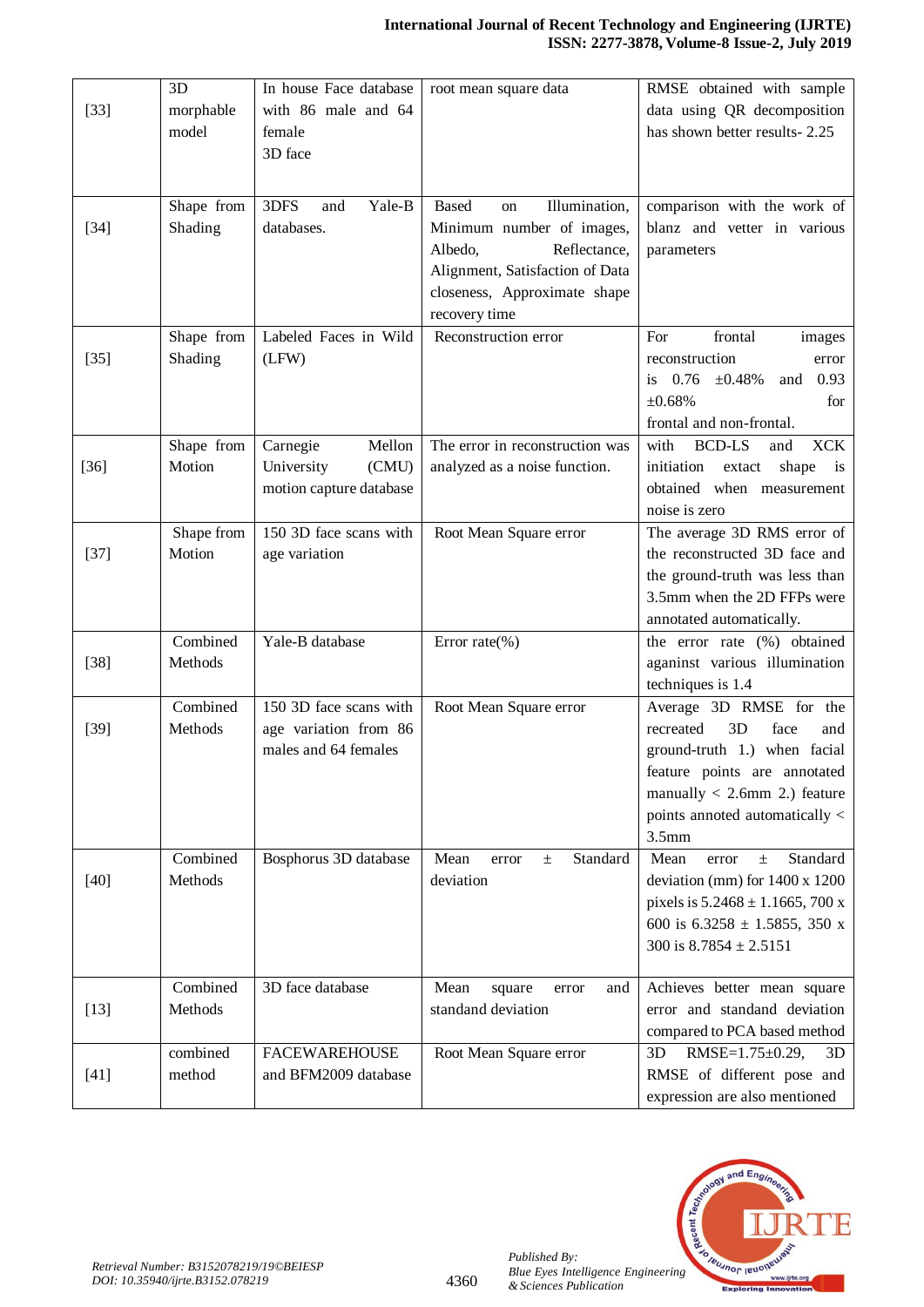|        |          |                       |                            | different                           |
|--------|----------|-----------------------|----------------------------|-------------------------------------|
|        | learning | <b>BU3D</b> database  | Mean square error          | performance<br>with                 |
| $[42]$ | methods  |                       |                            | subjects ranges from 3.45% to       |
|        |          |                       |                            | when compared to<br>8.89%           |
|        |          |                       |                            | canonical correlation analysis      |
|        |          |                       |                            | (CCA) and nonlinear manifold        |
|        |          |                       |                            | embedding                           |
|        |          |                       |                            | alignment<br>and<br>(NMEA)          |
|        |          |                       |                            | methods in terms of mean            |
|        |          |                       |                            | square error                        |
|        | learning | not specified         | Time consumed for a single | time taken to reconstruct a         |
| $[43]$ | methods  |                       | image                      | single image is 0.198s it is less   |
|        |          |                       |                            | compared to 3DMM and floe           |
|        |          |                       |                            | based method                        |
|        |          |                       |                            |                                     |
|        | learning | FRGC2 database, the   | Mean<br>standard<br>and    | Mean<br>standard<br>and             |
| $[44]$ | methods  | BU-3DFE database,     | deviation of RMSE (mm)     | deviation of RMSE (mm) of           |
|        |          | UHDB31 database       |                            | various method ranges from          |
|        |          |                       |                            | $2.73 \pm 0.71$ to $4.52 \pm 1.11$  |
|        |          |                       |                            |                                     |
| $[45]$ | learning | AFLW2000-3D,          | Normalized mean error      | Mean NME is 3.7551, Run             |
|        | methods  | AFLW-LFPA and         |                            | time is 9.8 Milliseconds per        |
|        |          | Florence              |                            | Image it is less compared to        |
|        |          |                       |                            | other methods                       |
| $[46]$ | learning | The database used     | Reconstruction error       | face<br>3D<br>human<br>For          |
|        | methods  | include; fine-grained |                            | shape reconstruction error is $\lt$ |
|        |          | 3D car (FG3DCar), the |                            | .004.                               |
|        |          | Binghamton-           |                            |                                     |
|        |          | Pittsburgh 4D         |                            |                                     |
|        |          | Spontaneous           |                            |                                     |
|        |          | Expression (BU        |                            |                                     |
|        |          | 3DFE), Human 3.6M,    |                            |                                     |
|        |          | CMU Motion Capture.   |                            |                                     |

# **V. CHALLENGES**

The literature reveals that, 100% reconstruction of an image is almost an impossible task. Researchers are working on different methods to get a high definition 3D model closer to the original subject of the individual with lesser error rate and higher efficiency. Table 3 illustrates the methods used in specific, findings and some of the crucial challenges that the researchers are facing is discussed further.

The major research challenges discussed in the recent works include:

1. Reconstruction of input face images with cast shadows [35].

- 2. Pose variation synthesis of front view of the face from non frontal faces in CCTV footage [39].
- 3. Self occlusion [33] [41] [47] and occlusion by external objects.
- 4. The major challenge in 3D morphable model based method is availability of a database which includes variety of faces including different age group and races, as the resultant accuracy depends on models in the database used [32][41].

KIE

**Leunor lenoir** 

| <b>Reference</b><br><b>Number</b> | Methods used in specific               | <b>Findings</b>                                                                                              | Research gap                                                                |
|-----------------------------------|----------------------------------------|--------------------------------------------------------------------------------------------------------------|-----------------------------------------------------------------------------|
|                                   | Local deep feature alignment   Authors | improved<br>the 1                                                                                            | 3D sample used for training is                                              |
| $[47]$                            |                                        | using a stacked contractive performance rate compared to<br>auto-encoder, Feed forward CNN, CNN-MM, LDFA-AE, | generated using <b>FaceGen</b> utility<br>hence the result obtained depends |

4361

# **Table 3: Different passive methods with their finding and research gap.**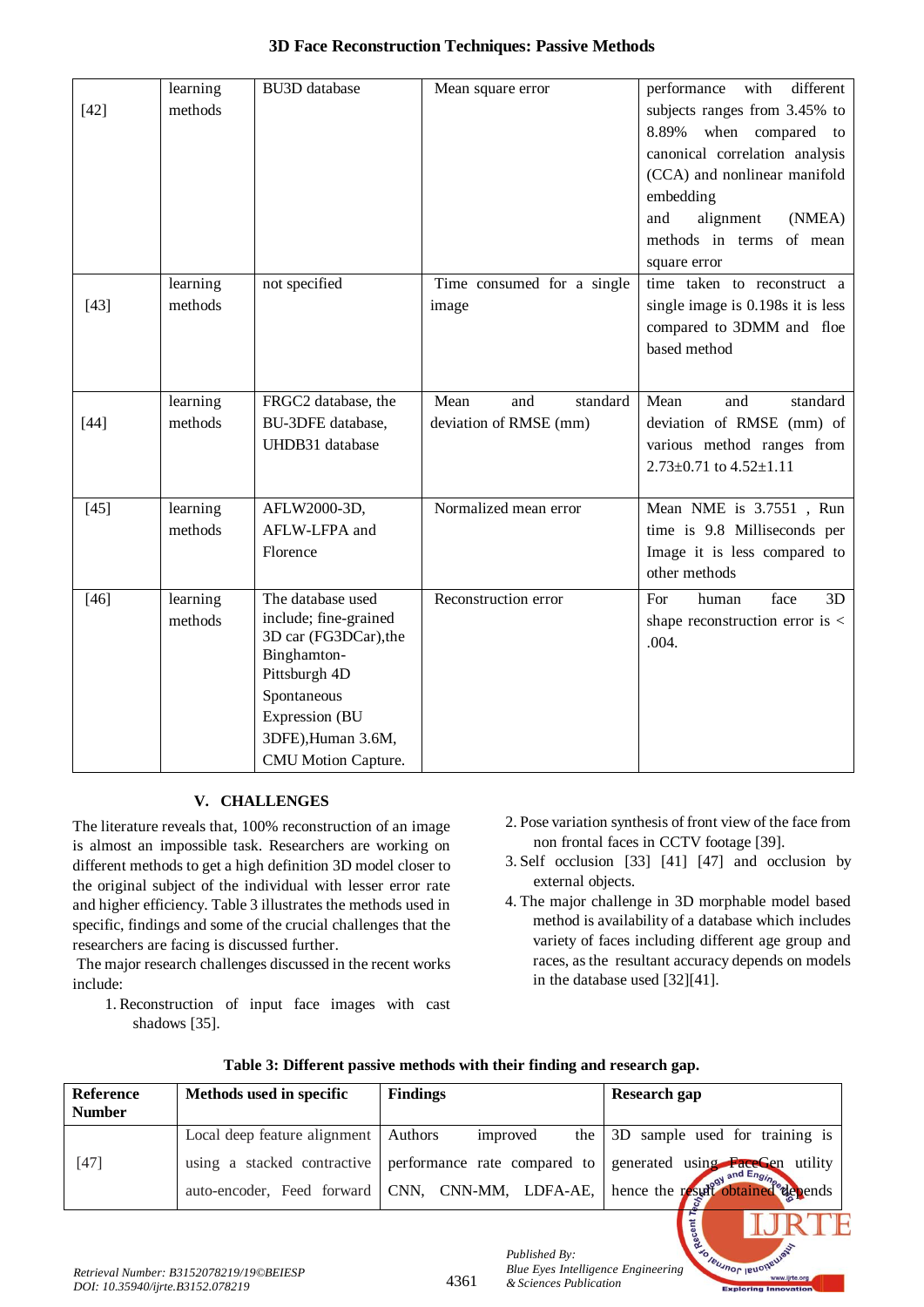|          | network.<br>deep<br>neural     | LDFA-DAE, by minimization of         | on the accuracy of FaceGen.           |
|----------|--------------------------------|--------------------------------------|---------------------------------------|
|          | (Learning Methods)             | Reconstruction Error.                | Cannot handle pose variation and      |
|          |                                |                                      | occlusions                            |
|          | Model<br>3D<br>Morphable       | Researchers<br>able<br>are<br>to     | Variety of faces including different  |
|          | (3 <sub>DMM</sub> )<br>and     | reconstruct the fine details of the  | age group and races has not been      |
| $[41]$   | Shape-from-shading (SFS)       | They have improved in<br>face.       | studied.                              |
|          | (combined methods)             | terms of Mean and standard           | Recovery of faces when occlusion      |
|          |                                | deviation of root mean square        | occurs has not been addressed         |
|          |                                | error for pose and expression        |                                       |
|          |                                | compared to previous methods.        |                                       |
|          | feed-forward<br>deep<br>neural | Author's<br>demonstrated             | Texture details are not considered    |
| $[46]$   | network algorithm. (learning   | feed-forward<br>deep<br>neural       |                                       |
|          | methods)                       | network algorithm to get better      |                                       |
|          |                                | results<br>Mean<br>in<br>terms<br>of |                                       |
|          |                                | Reconstruction Errors.               |                                       |
|          | Active                         | obtained<br>revealed<br>Results      | wish to extend their<br>Authors       |
| $[40]$   | appearance model and SFM       | improved output by using Mean        | Proposed method to applications       |
|          | (combined<br>methods.          | $error \pm Standard deviation (mm)$  | like e-commerce and pre-planning      |
|          | methods)                       | than the earlier methods. They       | Simulations for surgeries using       |
|          |                                | had also demonstrated detailed       | micro-level feature-based 3D facial   |
|          |                                | experiment by using different        | reconstruction method                 |
|          |                                | pixel sized images.                  |                                       |
|          | Morphable<br>Model<br>3D       | Based<br>on the experimental         | Face recognition of pose variant      |
| $[39]$ . | (3DMM) and the Structure       | analysis, authors put forward an     | images and synthesis of front view    |
|          | from Motion (SfM) methods.     | enhanced method, which is            | of the face from non frontal faces in |
|          | (combined methods)             | robust against different poses       | CCTV footage is challenging for       |
|          |                                | when judged against the prior        | the future work.                      |
|          |                                | methods.                             |                                       |
|          | simplified<br>morphable<br>3D  | Compared to previous methods         | Pose variations and                   |
| $[33]$ . | model (S3DMM)                  | the authors work have shown          | problems of Self occlusion to be      |
|          |                                | notable<br>progress<br>in            | addressed in further proficient way.  |
|          | (3D morphable model)           | reconstruction performance for       |                                       |
|          |                                | self occlusion problem with          |                                       |
|          |                                | visible facial feature points.       |                                       |
|          | Shape from shading             | First method to automatically        | Reconstruct input images with cast    |
| $[35]$ . |                                | faces<br>from<br>generate<br>3D      | shadows is not addressed.             |
|          |                                | unconstrained images.                |                                       |
|          |                                |                                      |                                       |

# **VI. CONCLUSION AND FUTURE SCOPE**

3D Facial reconstruction provides more comprehensive information about a subject face compared to a 2D image. This paper investigates about the various techniques that are

used for 3D face reconstruction; it also gives brief idea about the different application areas and about the broad classification of the existing and Engi

*Published By:* Published By:<br>*Blue Eyes Intelligence Engineering & Sciences Publication* 

4362

methods.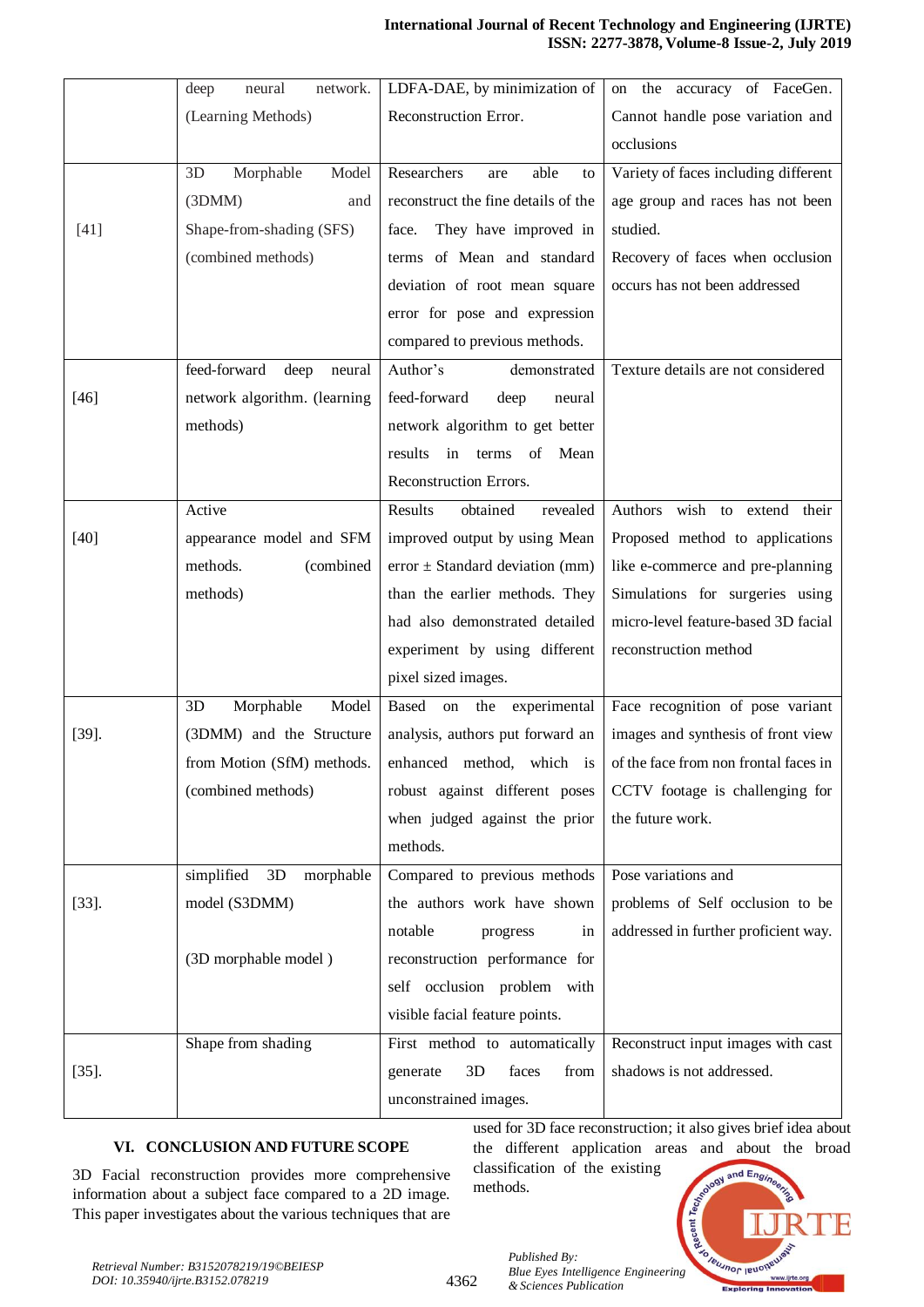Active methods provide more realistic models and it is very much useful for medical application and a dedicated step up has to be maintained. Passive methods work on images and require less sophisticated experimental setup and hence is less expensive. Each paper has its pros and cons. The selection of reconstruction technique varies according to the application objective. Over the years, with the progress in image capturing technology and image processing, the quality and accuracy of 3D face reconstruction has been improved a lot. An area of further scope of exploration is application of different learning techniques to create intelligent systems that gives better reconstruction results for the wild images. This would require the model to be trained on highly versatile database which covers various illumination conditions, pose variations, ethnicity, age groups etc. The idea of hybrid methods can throw light on the challenging areas that the researchers are facing now by taking advantage of different methods to overcome limitations of a particular model. Another aspect under consideration is obtaining high definition 3D face with minimal loss in details like texture, wrinkles, and contours are a real challenge.

#### **ACKNOWLEDGMENT**

We thank Christ (Deemed to be University) for providing the necessary arrangement and facility for carrying the research work.

#### **REFERENCES**

- 1. G. Sansoni, M. Trebeschi and F. Docchio, "State-of-The-Art and Applications of 3D Imaging Sensors in Industry, Cultural Heritage, Medicine, and Criminal Investigation," *Sensors*, vol. 9, no. 1, pp. 568–601, 2009.
- 2. B. Takács, S. Pieper, J. Cebral, B. Kiss, B. Benedek, and G. Szijártó, "Facial Modeling for Plastic Surgery Using Magnetic Resonance Imagery and 3D Surface Data," *Three Dimens. Image Capture Appl. VI SPIE Electron. Imaging*, no. January, pp. 18–22, 2004.
- 3. Y. Lee, D. Terzopoulos, and K. Waters, "Realistic Modeling for Facial Animation," in *SIGGRAPH '95 Proceedings of the 22nd annual conference on Computer graphics and interactive techniques*, vol. 95, pp. 55–62, 1995.
- M. Zollh, M. Martinek, M. Stamminger, and S. Jochen, "Automatic Reconstruction of Personalized Avatars from 3D Face Scans," *Comput. Animat. Virtual Worlds*, vol. 22, no. 2, pp. 195–202, 2011.
- 5. L. Zhang, N. Snavely, B. Curless, and S. M. Seitz, "Spacetime Faces : High-Resolution Capture for Modeling and Animation," *In: Deng Z., Neumann U. (eds) Data-Driven 3D Facial Animation. Springer, London*, vol. 23, no. 3, pp. 248–276, 2008.
- 6. C. van Dam, R. Veldhuis and L. Spreeuwers, "Face reconstruction from image sequences for forensic face comparison," in *IET Biometrics*, vol. 5, no. 2, pp. 140-146, 6 2016.
- 7. G. Berk, A. A. Salah and L. Akarun, "3D Face Recognition : Technology and Applications 3D Face Recognition" *In: Tistarelli M., Li S.Z., Chellappa R. (eds) Handbook of Remote Biometrics. Advances in Pattern Recognition. Springer, London,* pp. 217-246, 2009.
- 8. F. Remondino and S. El-Hakim , "Image-Based Modeling : A Review," *Photogramm. Rec.*, vol. 21, no. 115, pp. 269–291, 2006.
- 9. G. Stylianou and A. Lanitis, "Image Based 3D Face Reconstruction : A Survey," *Int. J. Image Graph.*, vol. 9, no. 2, pp. 217–250, 2009.
- S. Herbort and C. Wöhler, "An Introduction to Image-based 3D Surface Reconstruction and a Survey of Photometric Stereo Methods," *3D Res.*, vol. 03, pp. 1–17, 2011.
- 11. J. Omstead, "Facial Reconstruction," *Totem Univ. West. Ontario J. Anthropol.*, vol. 10, no. 1, pp. 37–46, 2002.
- 12. V. Blanz and T. Vetter, "Face recognition based on fitting a 3D morphable model," in *IEEE Transactions on Pattern Analysis and Machine Intelligence*, vol. 25, no. 9, pp. 1063-1074, Sept. 2003.
- 13. H. Jin, X. Wang, Z. Zhong, and J. Hua, "Robust 3D face modeling and reconstruction from frontal and side images," *Comput. Aided Geom. Des.*, vol. 50, no. January, pp. 1–13, 2017.
- 14. G. Bianco, A. Gallo, F. Bruno, and M. Muzzupappa, "A Comparative Analysis between Active and Passive Techniques for Underwater 3D Reconstruction of Close-Range Objects," *Sensors*, vol. 13, no. 8, pp. 11007–11031, 2013.
- 15. T. Vetter, "A Morphable Model For The Synthesis Of 3D Faces," in *SIGGRAPH '99 Proceedings of the 26th annual conference on Computer graphics and interactive techniques*, 1999, pp. 187–194.
- 16. Y. Wu and Q. Ji, "Facial Landmark Detection : A Literature Survey," *Int. J. Comput. Vis.*, vol. 127, no. 2, pp. 115–142, 2019.
- 17. F. I. Parke, "Computer generated animation of faces," in *ACM '72 Proceedings of the ACM annual conference - Volume 1*, pp. 451–457, 1972.<br>18. F. I.
- Parke, "A Parametric model for human faces," Doctoral Dissertation, The University of Utah 1976.
- 19. C. S. Choi, T. Okazaki, H. Harashima and T. Takebe, "A system of analyzing and synthesizing facial images," *1991., IEEE International Sympoisum on Circuits and Systems*, Singapore, vol.5, pp. 2665-2668,1991.
- 20. T. Akimoto, Y. Suenaga and R. S. Wallace, "Automatic creation of 3D facial models," in *IEEE Computer Graphics and Applications*, vol. 13, no. 5, pp. 16-22, Sept. 1993.
- 21. T. Vetter and V. Blanz, "Estimating coloured 3D face models from single images : An example based approach," in *European conference on computer vision*, Springer, Berlin, Heidelberg, pp. 499–513, 1998.
- 22. C. L. Istook and S.J. Hwang, "3D body scanning systems with application to the apparel industry," *J. Fash. Mark. Manag. An Int. J.*, vol. 5, no. 2, pp. 120–132, 2001.
- 23. C. L. Istook, *Three-dimensional body scanning to improve fit*. Woodhead Publishing Limited, 2008.
- 24. M. F. Hansen, G. A. Atkinson, L. N. Smith, and M. L. Smith, "3D face reconstructions from photometric stereo using near infrared and visible light," *Comput. Vis. Image Underst.*, vol. 114, no. 8, pp. 942–951, 2010.
- 25. A. Baak, M. Müller, G. Bharaj, H. Seidel and C. Theobalt, "A data-driven approach for real-time full body pose reconstruction from a depth camera," *2011 International Conference on Computer Vision*, Barcelona, pp. 1092-1099, 2011.
- 26. O. Ziskind, R. Mordoch, N. Toledano, A. M. Sela, and Y. Honen, "Generating 3D Colored Face Model Using a Kinect Camera," 2015.
- 27. J. Li, Y. Zhang, P. Xu, S. Lan and S. Li, "3D Personalized Face Modeling Based on KINECT2," *2016 9th International Symposium on Computational Intelligence and Design (ISCID)*, Hangzhou, pp. 197-201, 2016.
- 28. R. Villescas, "3D Face Reconstruction using Structured Light on a Hand-held Device," 2013.
- 29. X. Cao, Z. Chen, A. Chen, X. Chen, S. Li and J. Yu, "Sparse Photometric 3D Face Reconstruction Guided by Morphable Models," *2018 IEEE/CVF Conference on Computer Vision and Pattern Recognition*, Salt Lake City, UT, pp. 4635-4644, 2018.
- 30. N. Faggian, A. Paplinski and J. Sherrah, "3D Morphable Model fitting from multiple views," *2008 8th IEEE International Conference on Automatic Face & Gesture Recognition*, Amsterdam, 2008, pp. 1-6.
- 31. X. Wang, W. Liang and L. Zhang, "Morphable Face Reconstruction with Multiple Views," *2010 Second International Conference on Intelligent Human-Machine Systems and Cybernetics*, Nanjing, Jiangsu, pp. 250-253, 2010.
- 32. I. Kemelmacher-Shlizerman and R. Basri, "3D Face Reconstruction from a Single Image Using a Single Reference Face Shape," in *IEEE Transactions on Pattern Analysis and Machine Intelligence*, vol. 33, no. 2, pp. 394-405, Feb. 2011.
- 33. Y. J. Lee, S. J. Lee, K. R. Park, J. Jo, and J. Kim, "Single view-based 3D face reconstruction robust to self-occlusion," *EURASIP Journal on Advances in Signal Processing*, no. April, 2012.
- 34. W. A. P. Smith and E. R. Hancock, "Recovering Facial Shape Using a Statistical Model of Surface Normal Direction," in *IEEE Transactions on Pattern Analysis and Machine Intelligence*, vol. 28, no. 12, pp. 1914-1930, Dec. 2006.
- 35. I. Kemelmacher-Shlizerman and S. M. Seitz, "Face reconstruction in the wild," *2011 International Conference on Computer Vision*, Barcelona, pp. 1746-1753, 2011.



*Published By:*